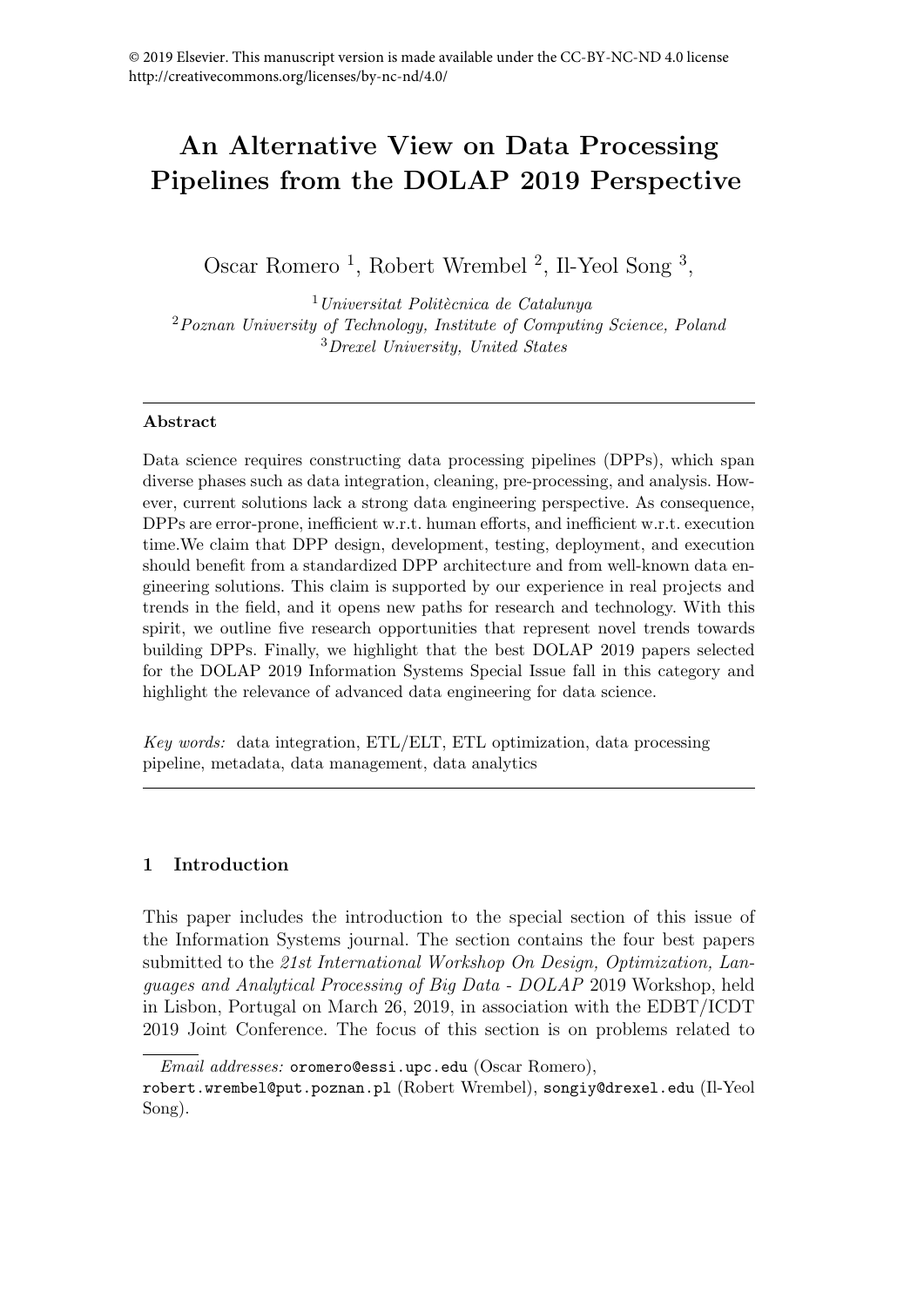design, development, testing, deployment, and execution of data processing pipelines for data science.

Within the recent years, *data science* and *data analytics* have become one of the most popular research and technological fields. As a consequence, the most wanted IT professions are data scientists and data analysts [8,13], whose main focus is on extracting value from data.

Extracting value from data is a complex task that encompasses multiple disciplines. Specifically, data science is the scientific "interdisciplinary field that uses scientific methods, processes, algorithms and systems to extract knowledge and insights from data in various forms, both structured and unstructured" [9]. Knowledge is typically extracted by means of various data analytics algorithms and tools. Such tasks are supported by data engineering techniques that "design and build the data ecosystem that is essential to analytics. Data engineers are responsible for the databases, data pipelines, and data services that are prerequisites to data analysis and data science" [18]. Finally, data management encompasses processes and technologies for managing the whole lifecycle of data, from collecting and integrating data, storing them persistently, providing secure and efficient access, assuring data safety in case of a system crash, to archiving data [12,15,16].

Despite an increasing popularity of data science and data analytics, the fundamental data engineering techniques are typically neglected in the end-to-end data processing conducted by data scientists. This observation is confirmed not only by the experience of the authors of this paper in numerous data analytics projects, but also by trends in the field. Figure 1, drawn with the support of *Google trends*, shows the popularity of 4 topics, namely: data management, data engineering, data analytics, and data science, within the recent 5 years. As we can see, data engineering problems and technologies have received relatively little attention from the Internet users.

Furthermore, current job markets analyses highlight that the industry requires more efficient, automatable, and easy to deploy analytical processes. These characteristics are inherently related to the role of data engineering solutions in such systems. Indeed, the Crunch Report [13], which analyses the current status of the job market in the USA says: "by 2020 the number of positions for data and analytics talent will increase by 364,000 openings, to 2,720,000. From this, just 61,799 represent advanced analytical roles and the rest require an increasing demand of both data management and analytical skills. Indeed, in 2016, the average salary for a data engineer was of \$117,000 compared to  $$114,000$  of data analysts." Unfortunately, there is a big gap between what is requested by companies and the job market reality [7]. The International Data Corporation (IDC) estimated that in 2016 the EU had 6 million data workers who collect, store, manage, or analyse data as their primary activity, but around 400,000 jobs could not be filled due to a lack of data workers [8].

Creating value from data is done by deploying data processing pipelines (DPPs),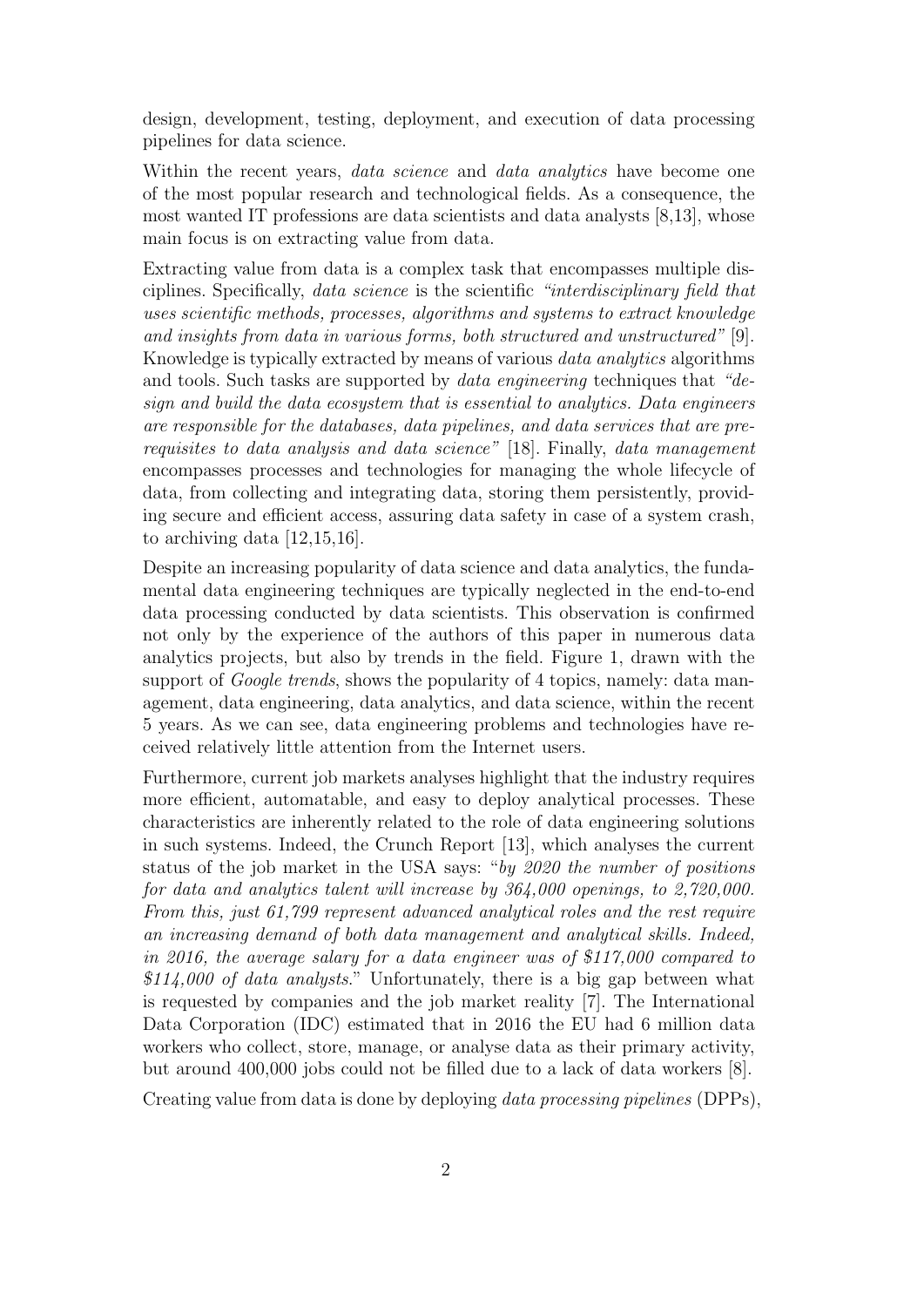

Fig. 1. The popularity of data management, data engineering, data analytics, and data science topics within the recent 5 years (by *Google trends*). Numbers represent search interest relative to the highest point on the chart, for the given region and time, i.e., value 100 represents the highest popularity.

which typically include two types of tasks, namely: data preparation and data analysis.The main data preparation tasks include: (1) integrating heterogeneous and distributed data as well as transforming them into a common model and representation, (2) cleaning and standardizing data, (3) eliminating duplicates, and (4) storing cleaned data in a centralized repository.

The main data analysis tasks include: (5) extracting a data view from a centralized repository (and potentially storing it in a data view: i.e., another database, data mart), (6) specific pre-processing for the analytical task (algorithm) at hand, in order to increase for example prediction accuracy, (7) creating test and validation data sets, which also include labeling data for supervised machine learning, and (8) analyzing the data by means of either descriptive statistical analysis (e.g., reporting or OLAP) or by advanced data analysis, including among others predictive models (e.g., machine learning or data mining  $(10,11)$  or graph data analytics  $[14]$ .

As reported by experts in the field  $[1-3]$ , up to 80% of time is spent on tasks (1)-(3) and (7) of a DPP. This is due to the fact that DPPs have not been standardized yet and practitioners build DPPs in ad-hoc manners. For this reason, a research and technological challenge lies in developing techniques and architectures for semi-automatic design of DPPs. To this end, standardization is needed [7]. As stressed in [5], new data management techniques are required to adapt to the new analytical settings but building up on the already existing data engineering techniques. Moreover, the Beckman Report [4] also advocates for a more comprehensive and automated DPP.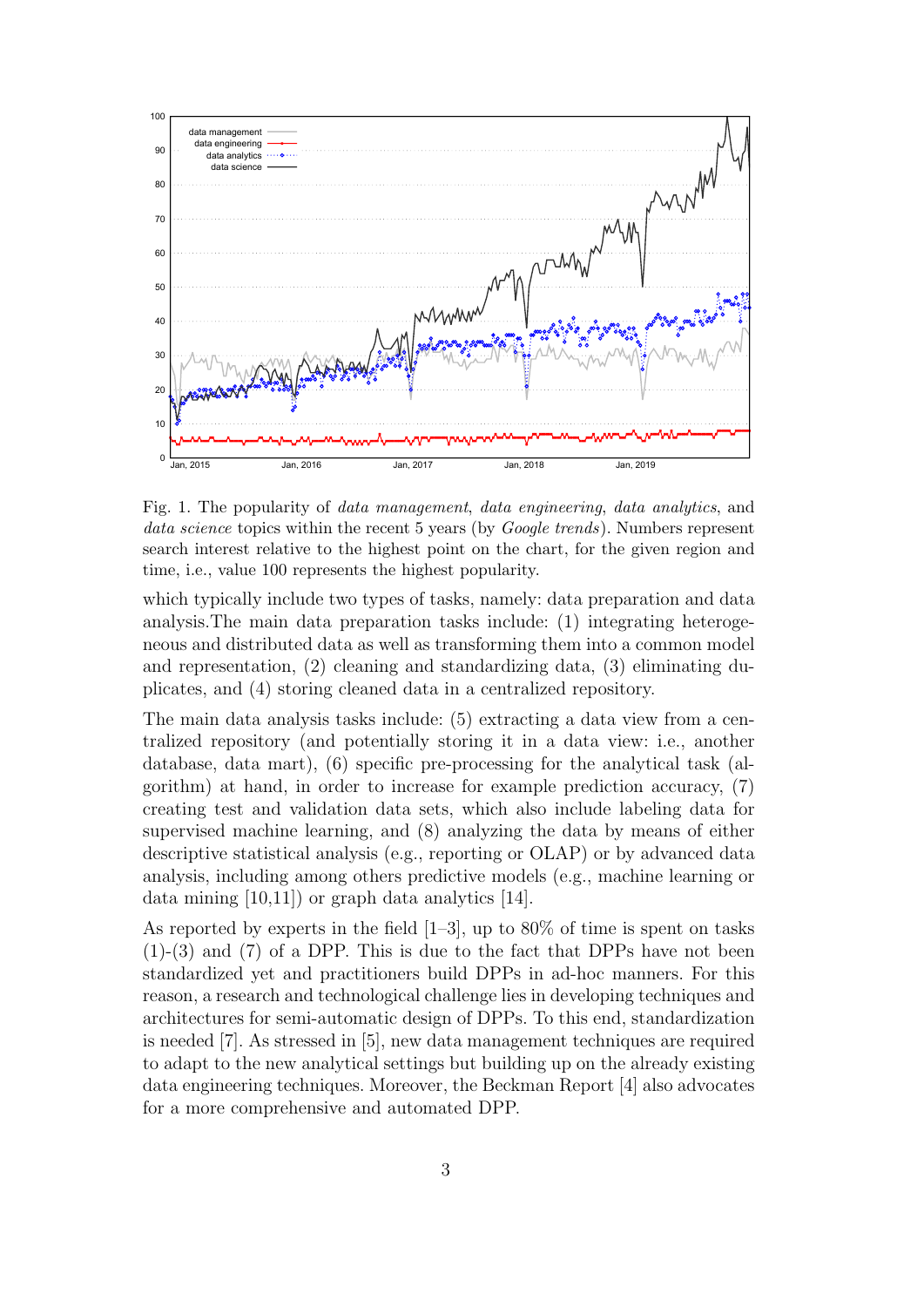A successful story on applying standardization is that of Business Intelligence (BI). For over two decades, a reference architecture for data integration and analytics is being applied by companies. In this architecture, called a data warehouse architecture (DWA) [6,17], heterogeneous and distributed data sources are integrated by means of a layer called extract-transform-load (ETL) or its extract-load-transform (ELT) variant. This layer is composed of processes (workflows) that are responsible for preparing data for further analysis.

We can mirror the current situation of data science to that of BI. For example, the multidimensional model was developed to standardize OLAP analysis and thanks. Therefore, we can nowadays benefit from OLAP engines (e.g., MicroStrategy, Mondrian, Hyperion) that fully automate the generation of dynamic reports by changing the data granularity or slicing them. Other aspects of BI, including the creation and maintenance of ETL processes, are too complex to standardize, even by the most advanced tools (e.g., IBM Data Stage, Informatica PowerCenter, Ab Initio). However, all these ETL tools provide integrated design, test, and run-time environments, equipped with pre-defined building blocks (standardized to some extent) and standardized core functionalities.

Nowadays, companies deploy multiple DPPs to tackle each of the aforementioned tasks, and each of these sub-DPPs is typically run in a separate system. Data management tools, e.g., Apache NiFi, HDFS, HBase, Spark, are used for tasks (1)-(4), while data are typically stored in OS files. Analytical tools, e.g., SAS, R, Statistica, IBM SPSS, or Python scripts, are used for tasks (5)-(8).

To sum up, in the current state of research and technologies supporting data science, the data analytics tasks and data engineering tasks are handled separately and for this reason:

- data transformations along a DPP (from a data source to a destination) cannot be tracked and recorded, i.e., it is not possible to implement data lineage;
- multiple technologies used in a DPP require multiple skills from a designer, which decreases his/her productivity;
- multiple technologies cause that data need to be transferred between various tools (execution environments), which decreases performance due to multiple (and unnecessary) I/O and type conversions;
- multiple tasks in a DPP need to be orchestrated manually;
- there is no mean for optimizing the tasks as they are distributed among different tools and technologies.

As a consequence, designing a DPP is error-prone, inefficient w.r.t. human efforts, and inefficient w.r.t. execution time of the whole DPP. With this respect, a DPP design, development, testing, deployment, and execution could profit from a standardized DPP architecture and from data engineering solutions. This claim opens new paths for research and technology, as outlined in Section 2.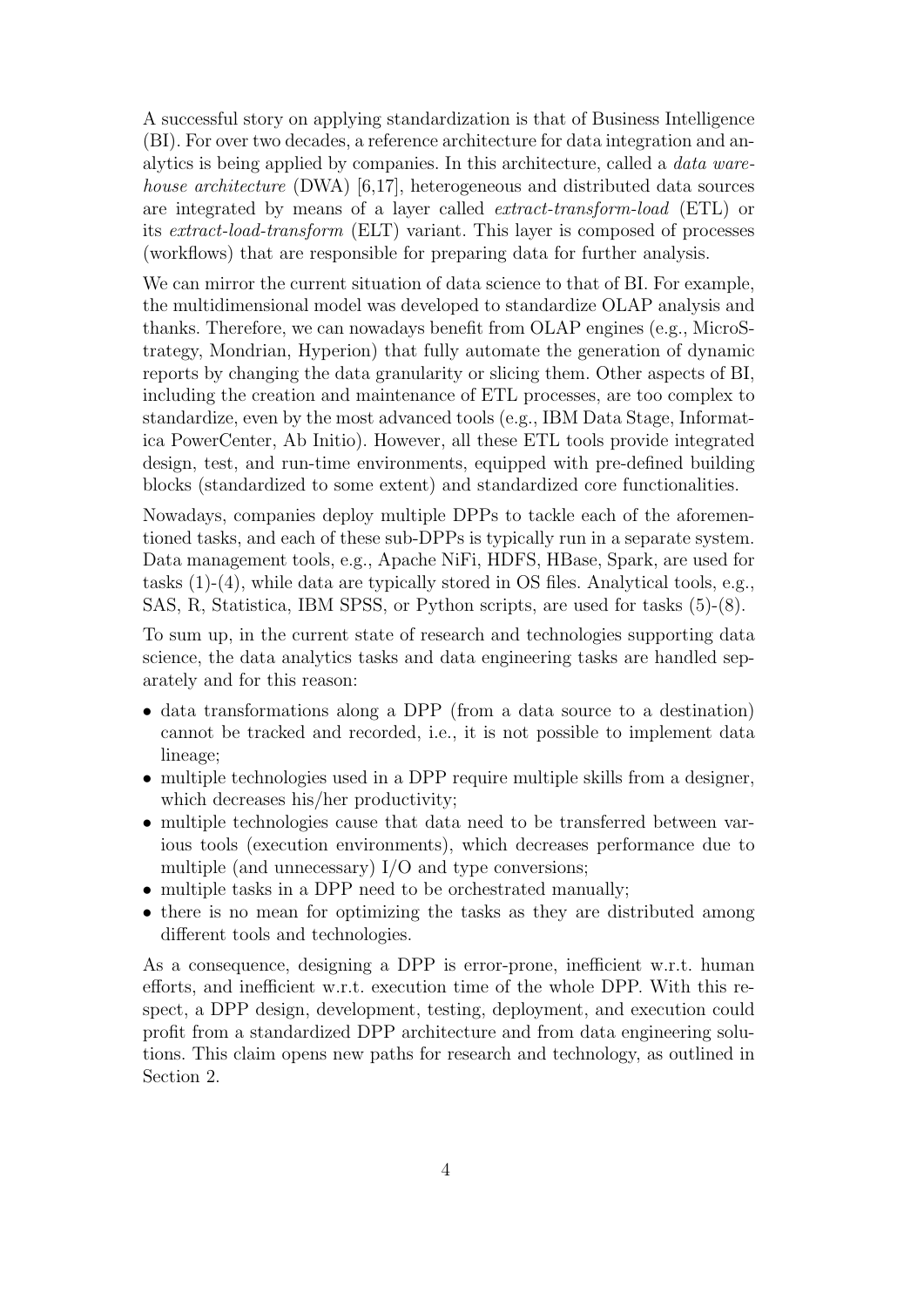#### 2 Open research issues

The efficiency of designing, maintaining, and executing a DPP can benefit from a a standardized layered architecture, including a conceptual, logical, and physical view of the DPP. The conceptual layer should be designed by means of a unified processing language that would standardize the common data engineering and data analysis tasks. This layer abstracts from an implementation. The logical layer would represent concepts from the previous layer in appropriate technologies, including: a given type of DBMS (e.g., relational, key-value, graph), and an appropriate implementation language for each DPP task. At this level, the workflow is optimized by techniques such as task reordering and parallelization. Finally, the physical layer defines physical components, and their parameters. It includes among others: (1) memory size of workstations, (2) the number of CPUs and threads, (3) physical data layout (e.g., column store or row store), (4) physical data structures in a database, (5) if applicable, the size of a cluster of workstations.

Such an architecture opens multiple research directions, including:

- Unified metadata storage and management techniques in order to support data profiling, provenance, and execution optimization. To this end, a standardized metadata representation is needed with method assuring metadata gathering and consistency maintenance.
- Optimization of a DPP in order to guarantee acceptable execution time. To this end, the whole DPP needs to be optimized using similar techniques to cost-based query optimization. The problem of DPP optimization is computationally complex and it resembles ETL optimization, which still is an open research and technological problem.
- Automatic transformation from the conceptual to logical and from the logical to physical layer. The transitions are guided by requirements (in the spirit of service level agreement), e.g., execution time, monetary cost, or quality of analytical results (quality of models). Developing cost models for such an architecture is challenging and it is an unexplored area.
- Collaborative exploration of data in order to increase the performance of analyst. To this end, the architecture must provide means for sharing and reusing results of analyses done so far. Moreover, the results must be easy to annotate and provide provenance. Some of the existing data engineering technologies, like databases and materialized views may be applicable to this problem. Moreover, the system should guide an analyst in the process of data exploration, similarly as in recommender systems. Even though, such technologies exist, they still need to be integrated.
- Meaningful and innovative visualization and exploitation scenarios in order to provide meaningful insights into analytical results. Existing visualization techniques like numerous charts or spatial objects may help in this problem, but with a constantly increasing volume of analyzed data, new techniques may be needed.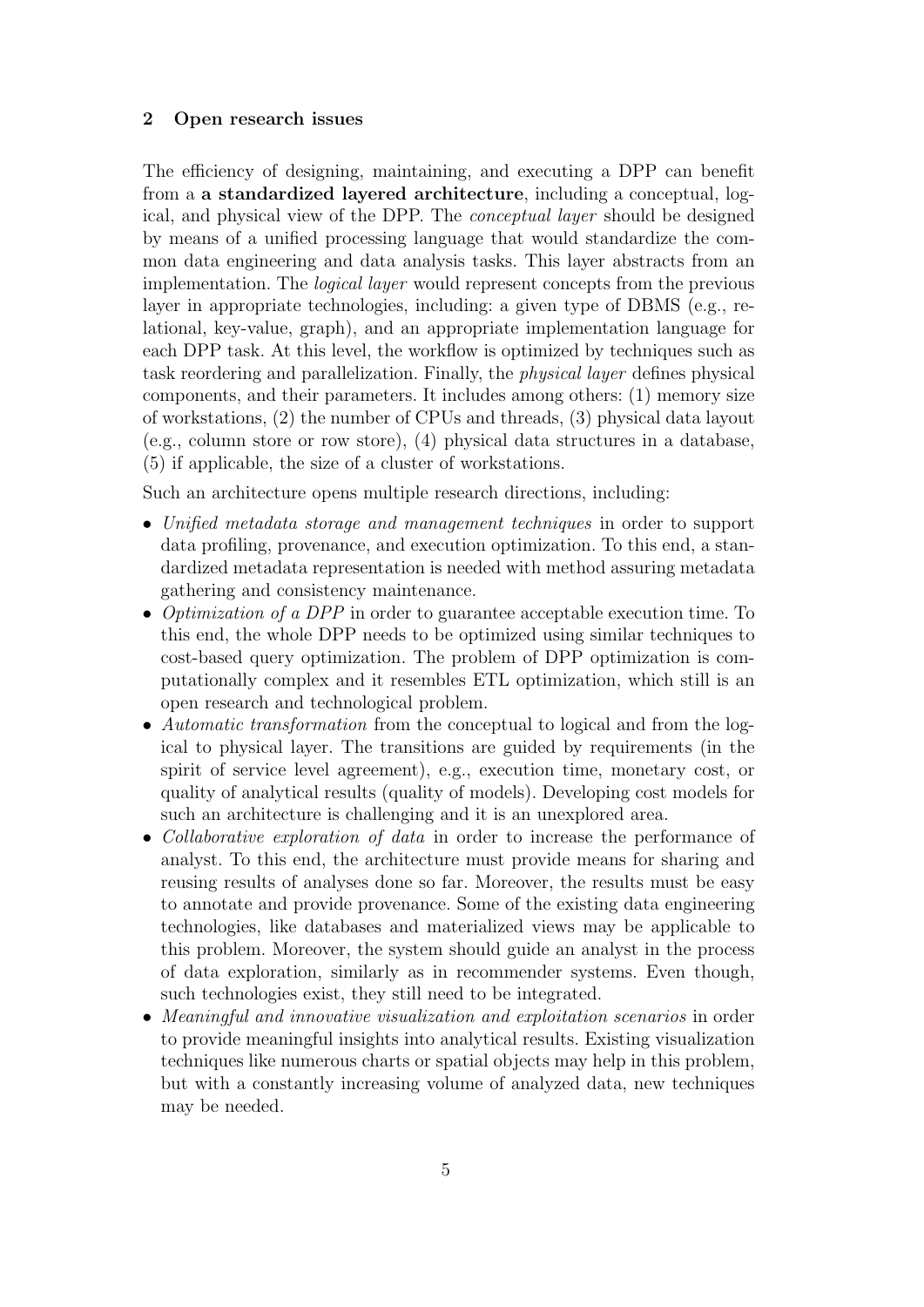#### 3 Special issue content

The papers presented in this special section cover problems related to a DPP: from developing a DPP and assuring data quality, through DPP task orchestration, to the last step - data analysis. Thus, they address some of the open issues mentioned in Section 2. These papers are the extensions of the original top 4 papers accepted at DOLAP 2019.

#### Data preparation

The first paper entitled Feedback Driven Improvement of Data Preparation Pipelines, by N. Konstantinou, N.W. Paton, addresses the problem of designing a DPP with the final goal to obtain data of high quality. The problem is solved with the following steps. First, data being produced by a given DPP are labeled either as a true positive or true negative. Labeling is done explicitly by a user. Second, some hypotheses are formed on why some data are incorrect. Third, the significance of these hypotheses is tested by statistical methods. Finally, based on the statistically significance hypotheses, a DPP is refined or reorganized in order to produce data of higher quality. The DPP is reorganized by two algorithms proposed in this paper.

## Data pre-processing optimization

The second paper entitled Two-stage Optimization for Machine Learning Workflow, by A. Quemy, addresses the problem of an automatic construction of a learned DPP by using machine learning. A DPP is composed of data preprocessing tasks and model building tasks. Thus, a search space of DPP tasks reordering and parametrization is divided into the following tasks: the data pipeline construction and configuration, and a machine learning algorithm selection and configuration. In this approach a DPP is defined as a directed acyclic graph, where nodes represent tasks or algorithms. Then, the optimization problem extends the CASH problem and adds time constraints. The author proposed four policies to allocate time between the data pre-processing and model building tasks. The approach was extensively evaluated by experiments that showed promising results.

## The importance of metadata and collaboration exploitation

The third paper entitled Detecting coherent explorations in SQL workloads, by V. Peralta, P. Marcel, W. Verdeaux, A.S. Diakhaby, proposes to analyze SQL workloads by extracting features that characterize SQL queries, with the goal to identify sequences of meaningful exploratory queries that represent the same analytical goal (such queries are called explorations). To this end, first the authors proposed a procedure for extraction of query features. Second, based on the extracted features, they investigate three different techniques for segmenting queries within a given user session, namely: (1) an unsupervised learning - based only on similarity between contiguous queries, (2) a supervised learning - based on transfer learning to reuse a model trained over a dataset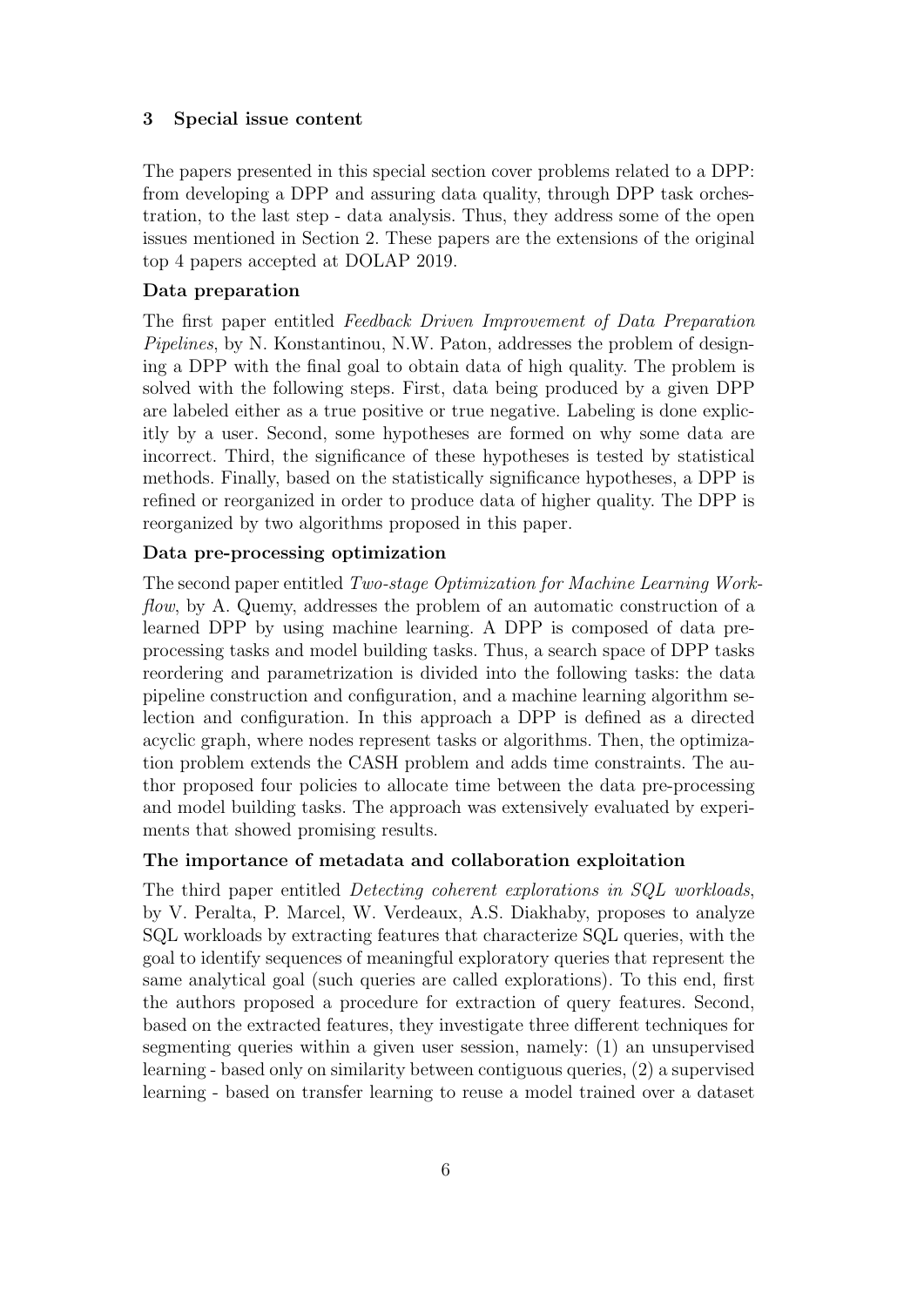where ground truth is available, and (3) weak supervision - based on labeling a training set.

#### Novel means of data analysis

The fourth paper entitled  $A-BI+: A$  Framework for Augmented Business Intelligence, by M. Francia, M. Golfarelli, S. Rizzi, applies data analysis (in this case, descriptive analytics based on OLAP) in innovative scenarios such as augmented reality. In particular, the authors propose an architecture for the so-called situated analytics, in which users equipped with virtual reality technologies (e.g., glasses) are provided in real-time with analyses of data data relevant to a location a user is and a context (concrete objects) currently perceived by her. The analyses are provided in the form of reports obtained by running OLAP queries on the most relevant enterprise multidimensional cubes. To make it happen, in this paper the authors: (1) proposed an architecture of a system, (2) explained how a-priori expert knowledge can be modeled by mapping context objects to relevant multidimensional elements, (3) proposed an algorithm to generate queries to build contextual analyses, (4) advocate for applying collaborative filtering approach to learn possible analyses from user feedback.

Acknowledgements. The guest editors of this special issue express their gratitude for the Information Systems journal Editors-in-Chief: Felix Naumann, Dennis Shasha, and Gottfried Vossen for their continuous support in the process of publishing the best DOLAP papers in this journal.

We would like to thank DOLAP 2019 Program Committee for their timely, thorough and committed work towards DOLAP. The high quality reviews generated are a key success factor of DOLAP.

The work of Robert Wrembel is supported from the grant of the Polish National Agency for Academic Exchange, within the Bekker programme.

## References

- [1] Data Science Report. Technical report, CrowdFlower, 2016.
- [2] Data Warehouse Trends Report. Technical report, Panoply, 2018.
- [3] Data Engineering, Preparation, and Labeling for AI 2019. Technical report, Cognilytica Research, 2019.
- [4] D. Abadi, R. Agrawal, A. Ailamaki, M. Balazinska, P. A. Bernstein, M. J. Carey, S. Chaudhuri, J. Dean, A. Doan, M. J. Franklin, J. Gehrke, L. M. Haas, A. Y. Halevy, J. M. Hellerstein, Y. E. Ioannidis, H. V. Jagadish, D. Kossmann, S. Madden, S. Mehrotra, T. Milo, J. F. Naughton, R. Ramakrishnan, V. Markl, C. Olston, B. C. Ooi, C. Ré, D. Suciu, M. Stonebraker, T. Walter, and J. Widom.